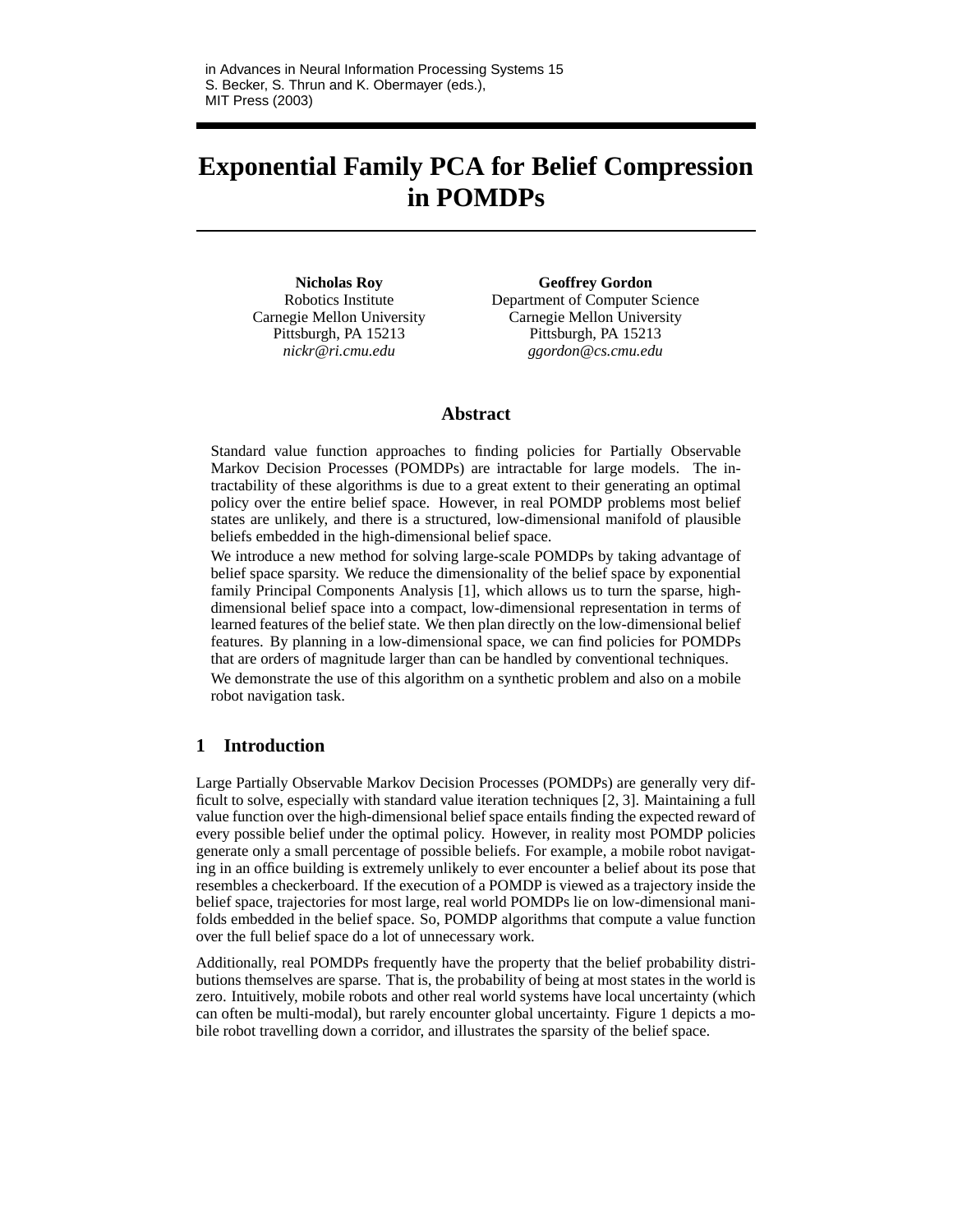

**Figure 1**: An example probability distribution of a mobile robot navigating in a hallway (map dimensions are 47m x 17m, with a grid cell resolution of 10cm). The white areas are free space, states where the mobile robot could be. The black lines are walls, and the dark gray particles are the output of the particle filter tracking the robot's position. The particles are located in states where the robot's belief over its position is non-zero. Although the distribution is multi-modal, it is still relatively compact: the majority of the states contain no particles and therefore have zero probability.

We will take advantage of these characteristics of POMDP beliefs by using a variant of a common dimensionality reduction technique, Principal Components Analysis (PCA). PCA is well-suited to dimensionality reduction where the data lies near a linear manifold in the higher-dimensional space. Unfortunately, POMDP belief manifolds are rarely linear; in particular, sparse beliefs are usually very non-linear. However, we can employ a link function to transform the data into a space where it does lie near a linear manifold; the algorithm which does so (while also correctly handling the transformed residual errors) is called Exponential Family PCA (E-PCA). E-PCA will allow us to find manifolds with only a handful of dimensions, even for belief spaces with thousands of dimensions.

Our algorithm begins with a set of beliefs from a POMDP. It uses these beliefs to find a decomposition of belief space into a small number of belief features. Finally, it plans over a low-dimensional space by discretizing the features and using standard value iteration to find a policy over the discrete beliefs.

## **2 POMDPs**

A Partially Observable Markov Decision Process (POMDP) is a model given by a set of states  $S \in \{\vec{s}_1, \vec{s}_2, \dots, \vec{s}_n\}$ , actions  $A \in \{a_1, a_2, \dots, a_m\}$  and observations  $\mathcal{Z} \in$  $\{z_1, z_2, \ldots, z_m\}$ . Associated with these are a set of transition probabilities  $T(\vec{s'}, a, \vec{s}) =$  $p(\vec{s'} \mid \vec{s}, a)$  and observation probabilities  $O(z, \vec{s}, a) = p(z \mid \vec{s}, a)$ .

The objective of the planning problem is to find a policy that maximises the expected sum of future (possibly discounted) rewards of the agent executing the policy. There are a large number of value function approaches [2, 4] that explicitly compute the expected reward of every belief. Such approaches produce complete policies, and can guarantee optimality under a wide range of conditions. However, finding a value function this way is usually computationally intractable.

Policy search algorithms [3, 5, 6, 7] have met with success recently. We suggest that a large part of the success of policy search is due to the fact that it focuses computation on relevant belief states. A disadvantage of policy search, however, is that can be data-inefficient: many policy search techniques have trouble reusing sample trajectories generated from old policies. Our approach focuses computation on relevant belief states, but also allows us to use all relevant training data to estimate the effect of any policy.

Related research has developed heuristics which reduce the belief space representation. In particular, entropy-based representations for heuristic control [8] and full value-function planning [9] have been tried with some success. However, these approaches make strong assumptions about the kind of uncertainties that a POMDP generates. By performing prin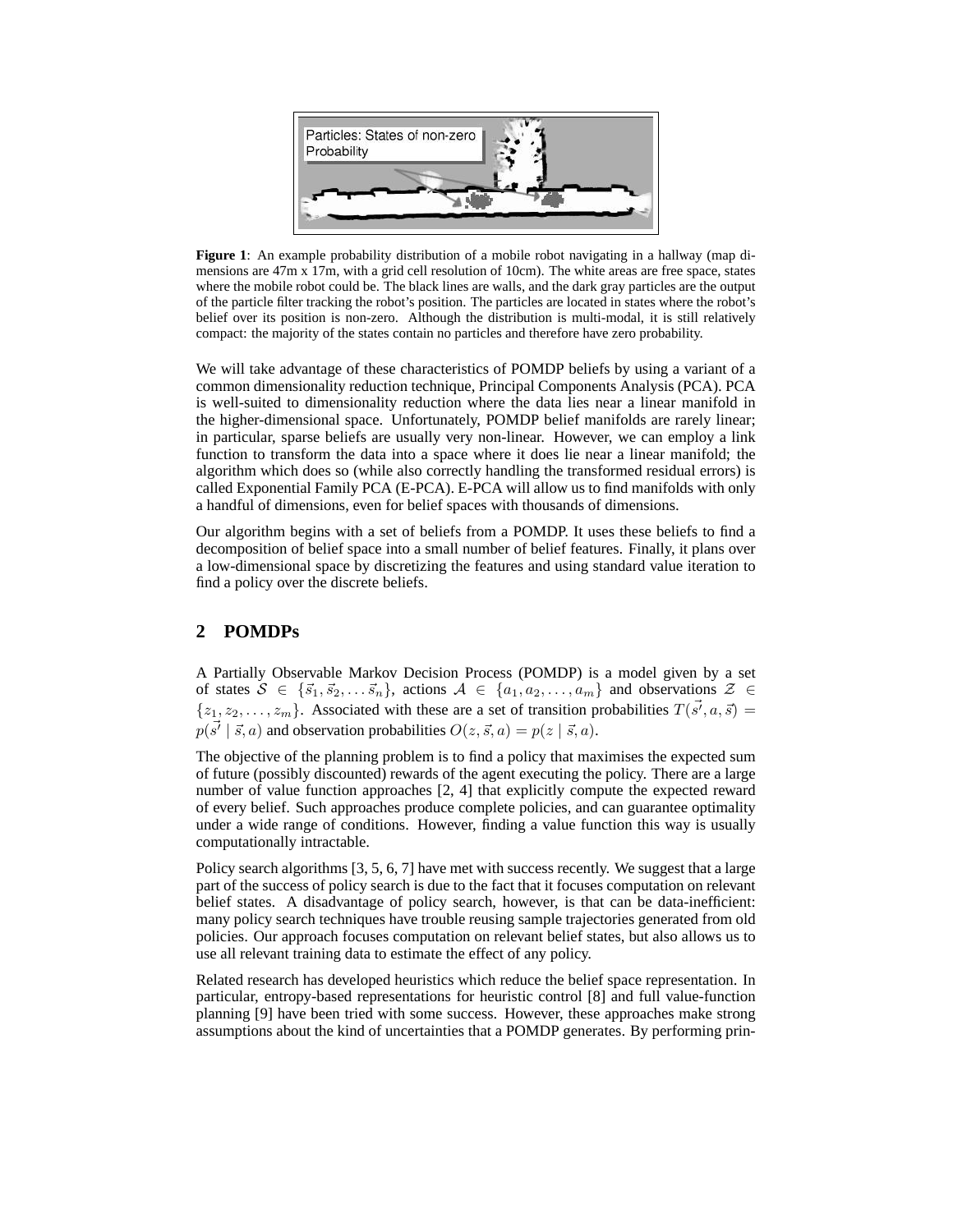cipled dimensionality reduction of the belief space, our technique should be applicable to a wider range of problems.

## **3 Dimensionality Reduction**

Principal Component Analysis is one of the most popular and successful forms of dimensionality reduction [10]. PCA operates by finding a set of feature vectors  $U =$  $\{u_1, \ldots, u_n\}$  that minimise the loss function

$$
L(U, V) = ||X - UV||^2
$$
 (1)

where X is the original data and V is the matrix of low-dimensional coordinates of X. This particular loss function assumes that the data lie near a linear manifold, and that displacements from this manifold are symmetric and have the same variance everywhere. (For example, i.i.d. Gaussian errors satisfy these requirements.)

Unfortunately, as mentioned previously, probability distributions for POMDPs rarely form a linear subspace. In addition, squared error loss is inappropriate for modelling probability distributions: it does not enforce positive probability predictions.

We use exponential family PCA to address this problem. Other nonlinear dimensionalityreduction techniques [11, 12, 13] could also work for this purpose, but would have different domains of applicability. Although the optimisation procedure for E-PCA may be more complicated than that for other models such as locally-linear models, it requires many fewer samples of the belief space. For real world systems such as mobile robots, large sample sets may be difficult to acquire.

#### **3.1 Exponential family PCA**

Exponential family Principal Component Analysis [1] (E-PCA) varies from conventional PCA by adding a link function, in analogy to generalised linear models, and modifying the loss function appropriately. As long as we choose the link and loss functions to match each other, there will exist efficient algorithms for finding U and V given X. By picking particular link functions (with their matching losses), we can reduce the model to an SVD.

We can use any convex function  $F(z)$  to generate a matching pair of link and loss functions. The loss function which corresponds to  $F$  is

$$
\sum_{i} [F(z_i) - y_i z_i + F^*(y_i)] \tag{2}
$$

where  $F^*$  is defined so that the minimum over z of

$$
F(z) - yz + F^*(y) \tag{3}
$$

is always 0. (F ∗ is called the *convex dual* of F, and expression (3) is called a *generalised Bregman divergence* from z to y.)

The loss functions themselves are only necessary for the analysis; our algorithm needs only the link functions and their derivatives. So, we can pick the loss functions and differentiate to get the matching link functions; or, we can pick the link functions directly and not worry about the corresponding loss functions.

Each choice of link and loss functions results in a different model and therefore a potentially different decomposition of  $X$ . This choice is where we should inject our domain knowledge about what sort of noise there is in  $X$  and what parameter matrices  $U$  and  $V$ are a priori most likely. In our case the entries of  $X$  are the number of particles from a large sample which fell into a small bin, so a Poisson loss function is most appropriate. The corresponding link function is

$$
\bar{X} = f(UV) = \exp(UV) \tag{4}
$$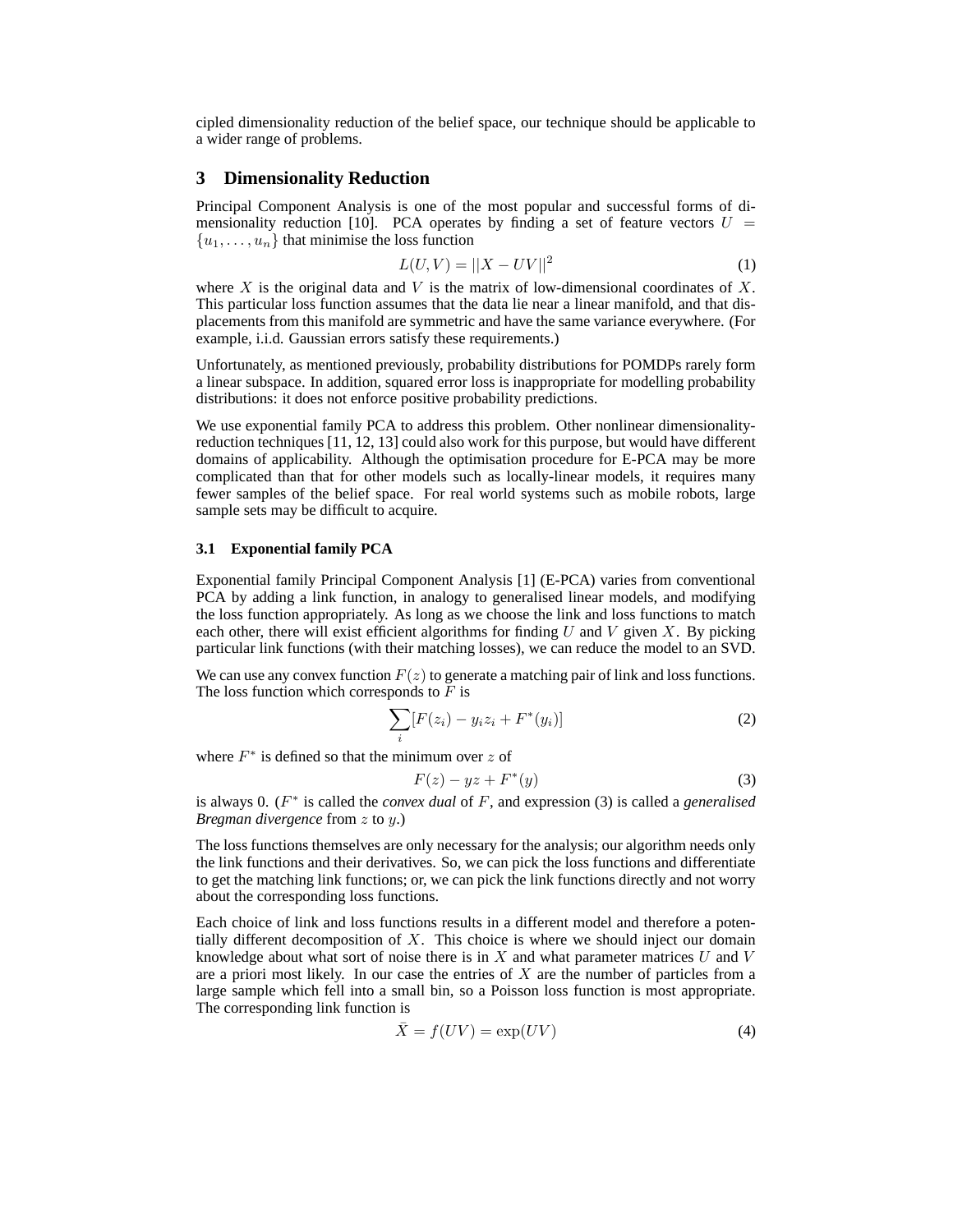(taken component-wise) and its associated loss function is

$$
L(U, V) = \exp(UV) - X \circ UV \tag{5}
$$

where the "matrix dot product"  $A \circ B$  is the sum of products of corresponding elements. It is worth noting that using the Poisson loss for dimensionality reduction is related to Lee and Seung's non-negative matrix factorization [14].

In order to find U and V, we compute the derivatives of the loss function with respect to U and V and set them to 0. The result is a set of fixed-point equations that the optimal parameter settings must satisfy:

$$
U^{\mathrm{T}}(X - f(UV)) = 0 \tag{6}
$$

$$
(X - f(UV))VT = 0
$$
\n(7)

There are many algorithms which we could use to solve our optimality equations (6) and (7). For example, we could use gradient descent. In other words, we could add a multiple of  $U^{\mathrm{T}}(X - f(Z))$  to V, add a multiple of  $(X - f(Z))V^{\mathrm{T}}$  to U, and repeat until convergence. Instead we will use a more efficient algorithm due to Gordon [15]; this algorithm is based on Newton's method and is related to iteratively-reweighted least squares. We refer the reader to this paper for further details.

## **4 Augmented MDP**

Given the belief features acquired through E-PCA, it remains to learn a policy. We do so by using the low-dimensional belief features to convert the POMDP into a tractable MDP. Our conversion algorithm is a variant of the Augmented MDP, or Coastal Navigation algorithm [9], using belief features instead of entropy. Table 1 outlines the steps of this algorithm.

- 1. Collect sample beliefs
- 2. Use E-PCA to generate low-dimensional belief features
- 3. Convert low-dimensional space into discrete state space  $S$
- 4. Learn belief transition probabilities  $T(s_i, a, s_j)$ , and reward function  $\mathcal{R}(s_i)$ .
- 5. Perform value iteration on new model, using states S, transition probabilities T and R.

**Table 1**: Algorithm for planning in low-dimensional belief space.

We can collect the beliefs in step 1 using some prior policy such as a random walk or a most-likely-state heuristic. We have already described E-PCA (step 2), and value iteration (step 5) is well-known. That leaves steps 3 and 4.

The state space can be discretized in a number of ways, such as laying a grid over the belief features or using distance to the closest training beliefs to divide feature space into Voronoi regions. Thrun [16] has proposed nearest-neighbor discretization in high-dimensional belief space; we propose instead to use low-dimensional feature space, where neighbors should be more closely related.

We can compute the model reward function  $\mathcal{R}(s_i)$  easily from the reconstructed beliefs.

$$
R(b) = b \cdot R(s) \tag{8}
$$

To learn the transition function, we can sample states from the reconstructed beliefs, sample observations from those states, and incorporate those observations to produce new belief states.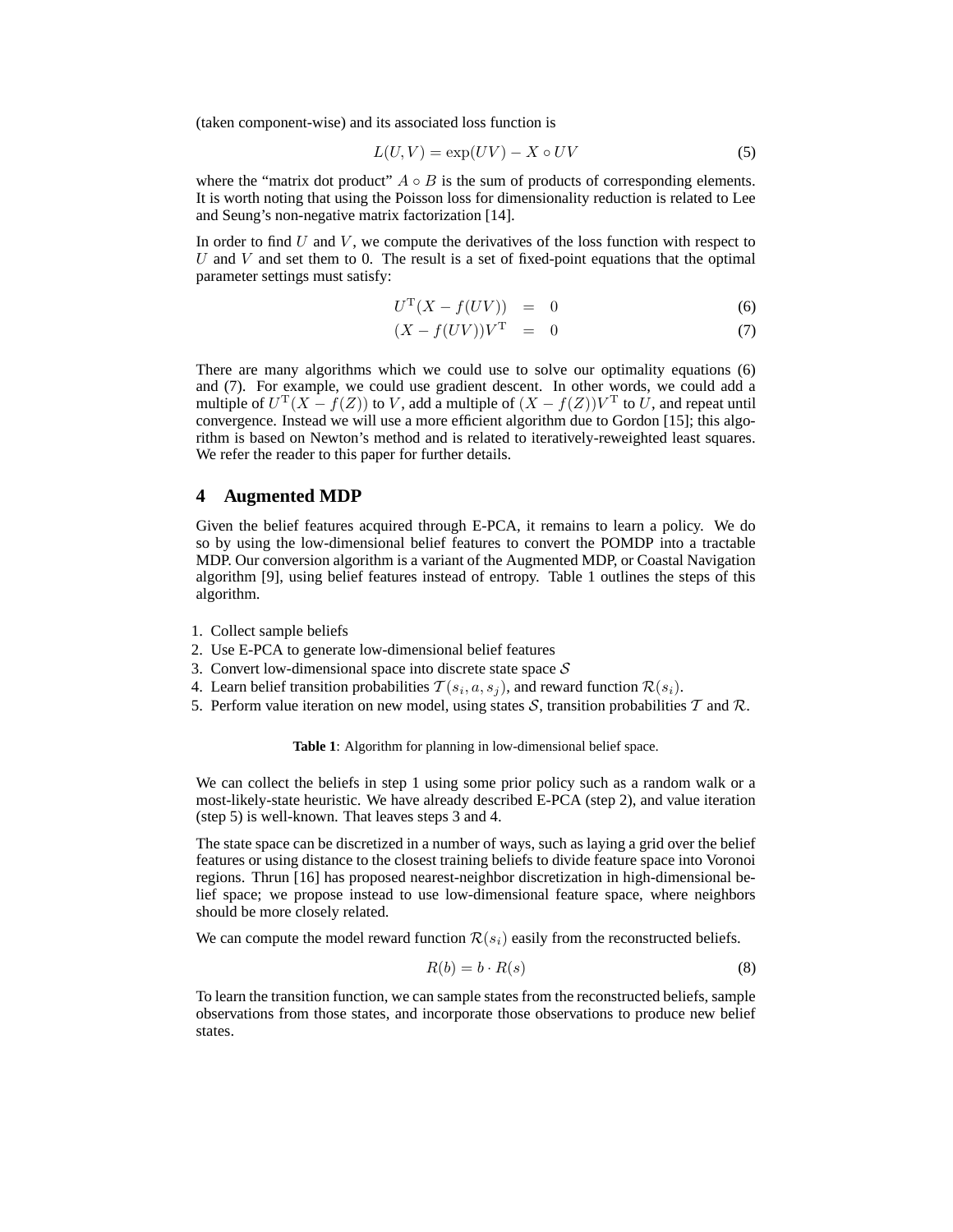One additional question is how to choose the number of bases. One possibility isto examine the singular values of the  $U$  matrix after performing E-PCA, and use only the features that have singular values above some cutoff. A second possibility is to use a model selection technique such as keeping a validation set of belief samples and picking the basis size with the best reconstruction quality. Finally, we could search over basis sizes according to performance of the resulting policy.

## **5 Experimental Results**

We tested our approach on two models: a synthetic 40 state world with idealised action and observations, and a large mobile robot navigation task. For each problem, we compared E-PCA to conventional PCA for belief representation quality, and compared E-PCA to some heuristics for policy performance. We are unable to compare our approach to conventional value function approaches, because both problems are too large to be solved by existing techniques.

### **5.1 Synthetic model**

The abstract model has a two-dimensional state space: one dimension of position along a circular corridor, and one binary orientation. States  $s_0 \dots s_1 9$  inclusive correspond to one orientation, and states  $s_1 9 \ldots s_4 0$  correspond to the other. The reward is at a known position along the corridor; therefore, the agent needs to discover its orientation, move to the appropriate position, and declare it has arrived at the goal. When the goal is declared the system resets (regardless of whether the agent is actually at the goal). The agent has 4 actions: left, right, sense\_orientation, and declare\_goal. The observation and transition probabilities are given by von Mises distributions, an exponential family distribution defined over  $[-\pi : \pi]$ . The von Mises distribution is the "wrapped" analog of a Gaussian; it accounts for the fact that the two ends of the corridor are connected, and because the sum of two von Mises variates is another von Mises variate, we can guarantees that the true belief distribution is always a von Mises distribution over the corridor for each orientation.



State **Figure 2**: Some sample beliefs from the two-dimensional problem, generated from roll-outs of the model. Notice that some beliefs are bimodal, whereas others are unimodal in one half or the other of the state space.

Figure 2 shows some sample beliefs from this model. Notice that some of the beliefs are bimodal, but some beliefs have probability mass over half of the state space only—these unimodal beliefs follow the sense\_orientation action.

Figure 3(a) shows the reconstruction performance of both the E-PCA approach and conventional PCA, plotting average KL-divergence between the sample belief and its reconstruction against the number of bases used for the reconstruction. PCA minimises squared error, while E-PCA with the Poisson loss minimises unnormalised KL-divergence, so it is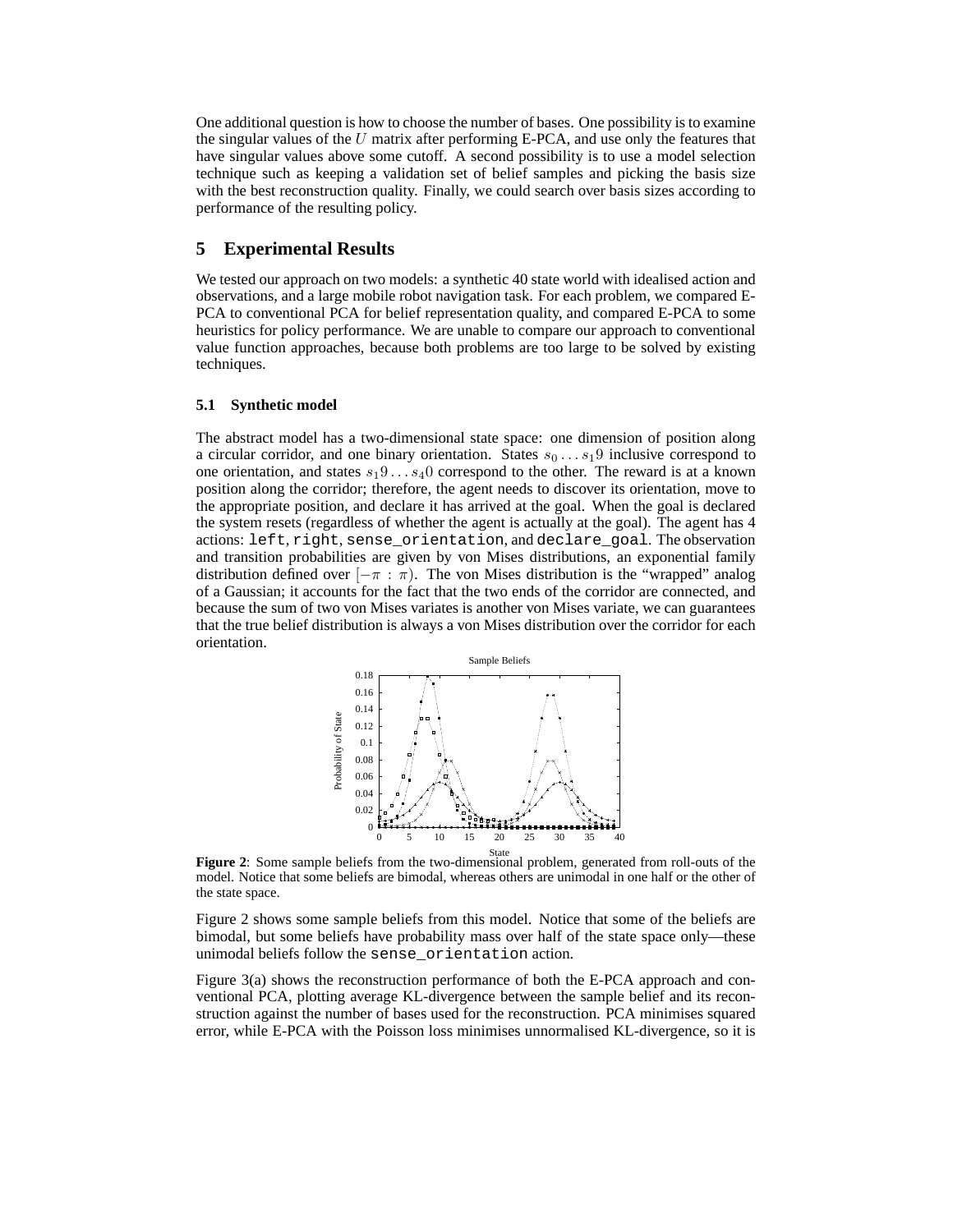no surprise that E-PCA performs better. We believe that KL-divergence is a more appropriate measure since we are fitting probabilities. Both PCA and E-PCA reach near-zero error at 3 bases (E-PCA hits zero error, since an l-basis E-PCA can fit an  $(l - 1)$ -parameter exponential family exactly). This fact suggests that both decompositions should generate good policies using only 3 dimensions.



(a) Reconstruction error

(b) Policy performance

**Figure 3**: (a) A comparison of the average KL divergence between the sample beliefs and their reconstructions, against the number of bases used, for 500 samples beliefs. (b) A comparison of policy performance using different numbers of bases, for 10000 trials. Policy performance was given by total reward accumulated over trials.

Figure 3(b) shows a comparison of the policies from different algorithms. The PCA techniques do approximately twice as a well as the naive Maximum Likelihood heuristic. This is because the ML-heuristic must guess its orientation, and is correct about half the time. In comparison, the Entropy heuristic does very poorly because it is unable to distinguish between a unimodal belief that has uncertainty about its orientation but not its position, and a bimodal belief that knows its position but not its orientation.

### **5.2 Mobile Robot Navigation**

Next we tried our algorithm on a mobile robot navigating in a corridor, as shown in figure 1. As in the previous example, the robot can detect its position, but cannot determine its orientation until it reaches the lab door approximately halfway down the corridor. The robot must navigate to within 10cm of the goal and declare the goal to receive the reward. The map is shown in figures 1 and 4, and is  $47m \times 17m$ , with a grid cell resolution of 0.1m. The total number of unoccupied cells is 8250, generating a POMDP with a belief space of 8250 dimensions. Without loss of generality, we restrict the robot's actions to the forward and backward motion, and similarly simplified the observation model. The reward structure of the problem strongly penalised declaring the goal when the robot was far removed from the goal state.

The initial set of beliefs was collected by a mobile robot navigating in the world, and then post-processed using a noisy sensor model. In this particular environment, the laser data used for localisation normally gives very good localisation results; however, this will not be true for many real world environments [17].

Figure 4 shows a sample robot trajectory using the policy learned using 5 basis functions. Notice that the robot drives past the goal to the lab door in order to verify its orientation before returning to the goal. If the robot had started at the other end of the corridor, its orientation would have become apparent on its way to the goal.

Figure 5(a) shows the reconstruction performance of both the E-PCA approach and con-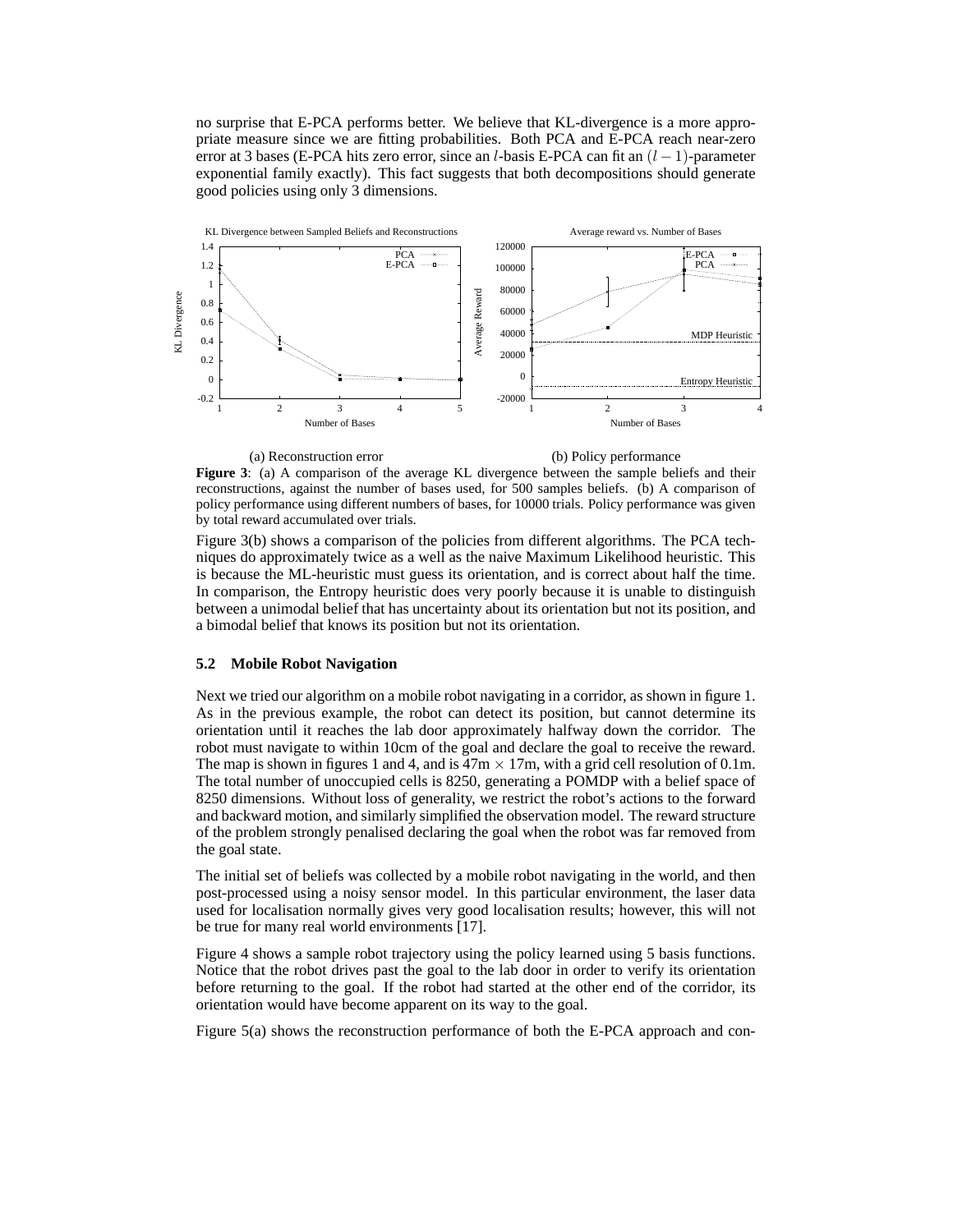

**Figure 4**: An example robot trajectory, using the policy learned using 5 basis functions. On the left are the start conditions and the goal. On the right is the robot trajectory. Notice that the robot drives past the goal to the lab door to localise itself, before returning to the goal.

ventional PCA, plotting average KL-divergence between the sample belief and its reconstruction against the number of bases used for the reconstruction.



(a) Reconstruction performance (b) Policy performance **Figure 5**: (a) A comparison of the average KL divergence between the sample beliefs and their reconstructions against the number of bases used, for 400 samples beliefs for a navigating mobile robot.(b) A comparison of policy performance using E-PCA, conventional PCA and the Maximum Likelihood heuristic, for 1,000 trials.

Figure 5(b) shows the average policy performance for the different techniques, using 5 bases. (The number of bases was chosen based on reconstruction quality of E-PCA: see [15] for further details.) Again, the E-PCA outperformed the other techniques because it was able to model its belief accurately. The Maximum-Likelihood heuristic could not distinguish orientations, and therefore regularly declared the goal in the wrong place. The conventional PCA algorithm failed because it could not represent its belief accurately with only a few bases.

## **6 Conclusions**

We have demonstrated an algorithm for planning for Partially Observable Markov Decision Processes by taking advantage of particular kinds of belief space structure that are prevalent in real world domains. In particular, we have shown this approach to work well on an abstract small problem, and also on a 8250 state mobile robot navigation task which is well beyond the capability of existing value function techniques.

The heuristic that we chose for dimensionality reduction was simply one of reconstruction error, as in equation 5: a reduction that minimises reconstruction error should allow nearoptimal policies to be learned. However, it may be possible to learn good policies with even fewer dimensions by taking advantage of transition probability structure, or cost function structure. For example, for certain classes of problems, a loss function such as

$$
L(U,V) = \sum_{A} ||T(a_i) \cdot F(UV) - T(a_i) \cdot X \circ UV||^2
$$
\n(9)